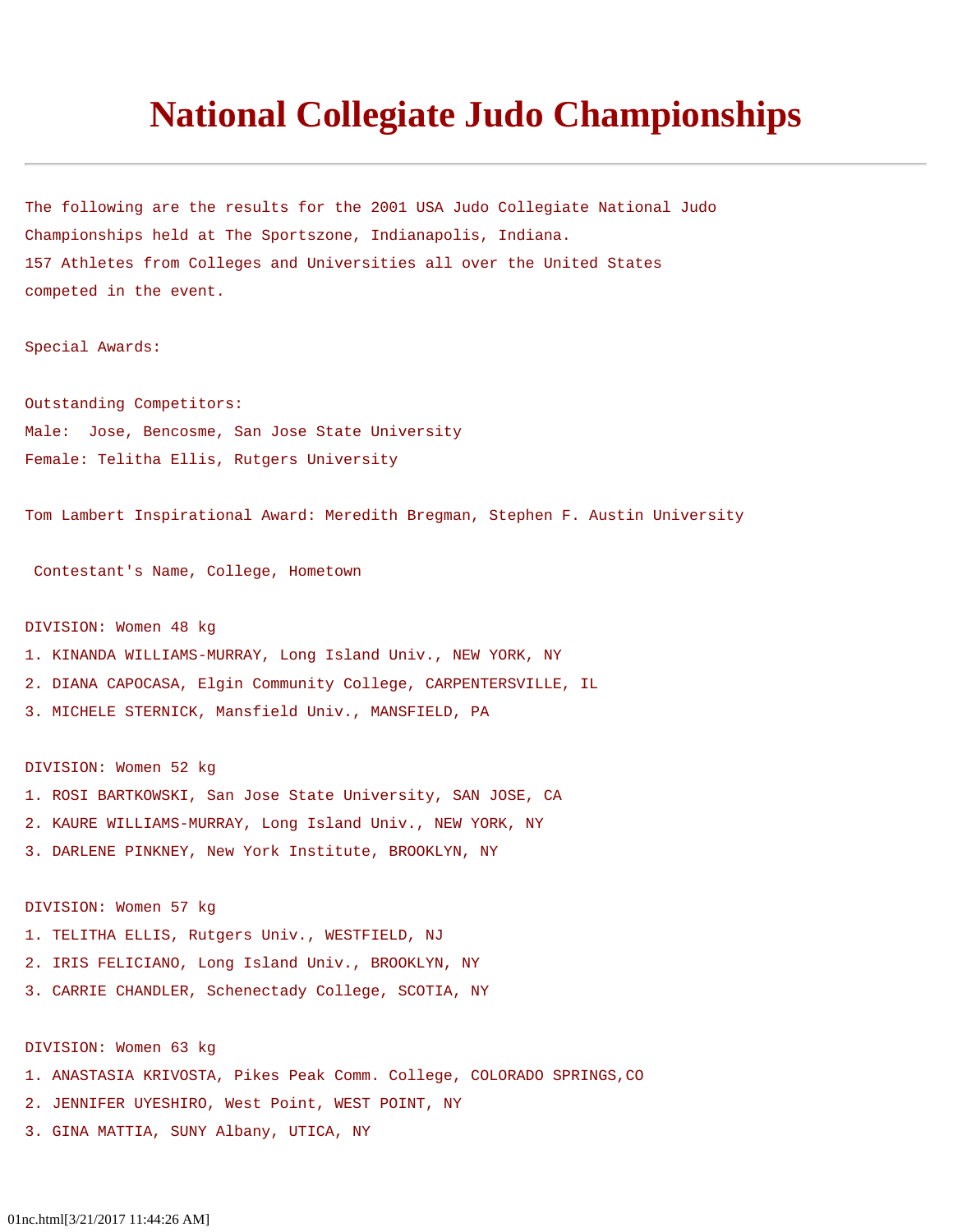#### DIVISION: Women 70 kg

1. BRIGETTE KUBES, Tarrany County Univ., FORT WORTH, TX

2. CYNTHIA KONO, San Jose State University, SAN JOSE, CA

3. KATHRYN HINDS, Northern Arizona Universi, FLAGSTAFF, AZ

#### DIVISION: Women 78 kg

1. AMY TONG, San Jose State University, SAN JOSE, CA

- 2. MARIBEL MARRERO, Touro College, BROOKLYN, NY
- 3. JILL COLLINS, Cumberland College, WILLIAMSBURG, KY

#### DIVISION: Women +78 kg

1. ANDREA BONGERT, Loras College, DUBUQUE, IA

2. JESSICA BERTUCCI, Cumberland College, WILLIAMSBURG, KY

## DIVISION: Women Open

1. JILL COLLINS, Cumberland College, WILLIAMSBURG, KY 2. Tara La Rosa, Catawba College, WOODSTOWN, NJ 3. Cindy Kono, San Jose State University, SAN JOSE, CA

#### DIVISION: Men 60 kg

1. TAYLOR TAKATA, San Jose State University, SAN JOSE, CA 2. BRIAN NITTA, San Jose State University, SAN JOSE, CA 3. NICHOLAS NAKAMURA, California State Univ., WALNUT, CA

#### DIVISION: Men 66 kg

1. SHOZO FUKUDA, San Jose State University, SAN JOSE, CA 2. TULIO PERRONE, Cumberland College, WILLIAMSBURG, KY 3. CASEY GAMBREL, San Jose State University, SAN JOSE, CA

#### DIVISION: Men 73 kg

1. JOSE BENCOSME, San Jose State University, SAN JOSE, CA 2. TRAVIS YAMANAKA, University of Illinois, APPLE VALLEY, MN 3. DAVID FUKUDA, Treasure Valley, FRVITLAND, ID

## DIVISION: Men 81 kg

- 1. DAVID ELLIS, Rutgers Univ., WESTFIELD, NJ
- 2. YUJIN TOMA, Fresno State, FRESNO, CA
- 3. ROY CARNIATO, Texas A&M, COLLEGE STATION,TX

## 01nc.html[3/21/2017 11:44:26 AM]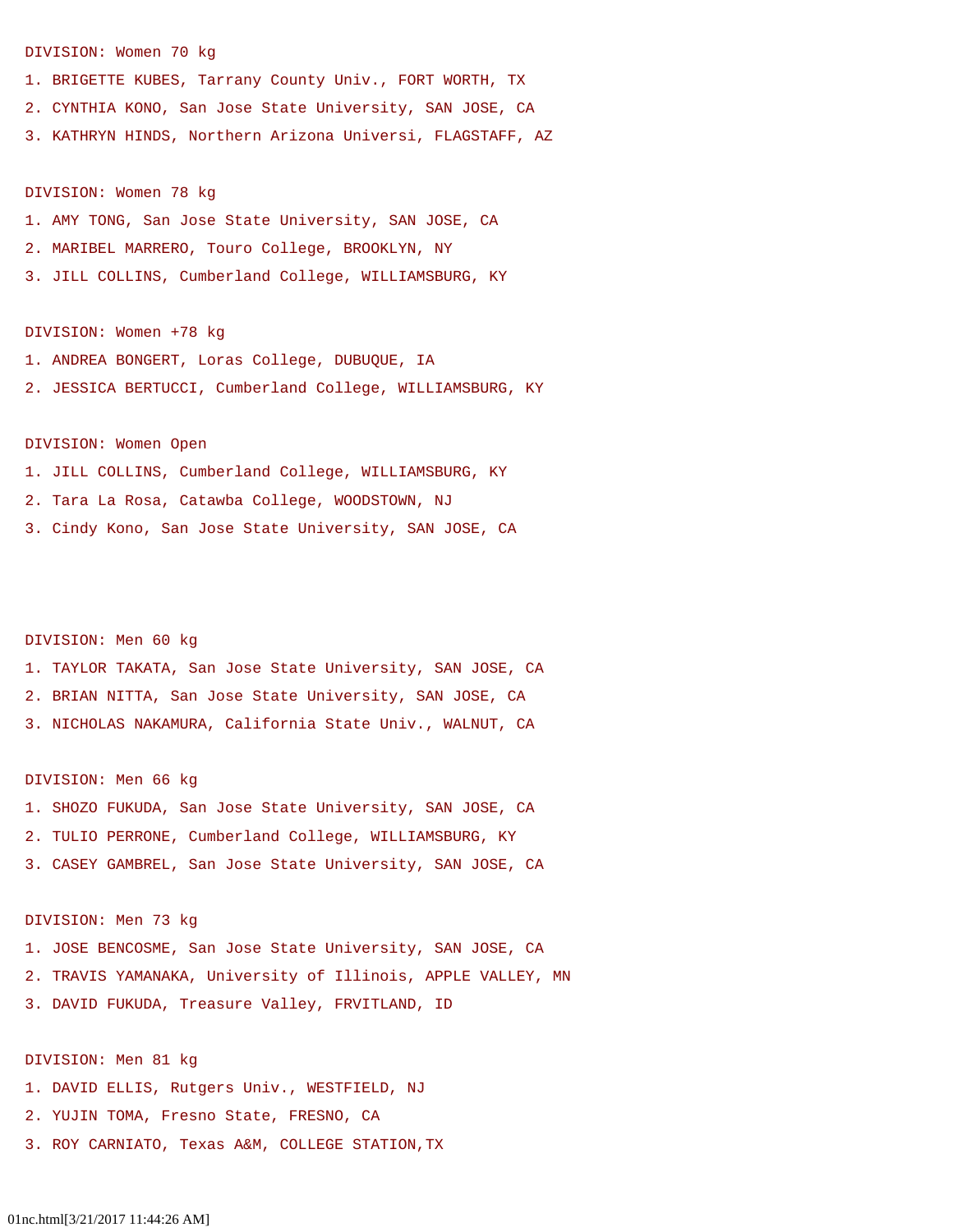## DIVISION: Men 90 kg

1. EITAN GECBER, San Jose State University, SAN JOSE, CA 2. AARON DELMAR, Indiana University, PALATINE, IN 3. KEVIN KILLIAN, Penn State Univ., UNIVERSITY PARK, PA

### DIVISION: Men 100 kg

- 1. GUIDO LANG, Penn State Univ., STATE COLLEGE, PA
- 2. CHRISTIAN AARONA, San Jose State University, SAN JOSE, CA
- 3. VASILE MALUTAN, IPFW, GARRETT, IN

## DIVISION: Men +100 kg

1. JONATHAN LEONHARDT, Sacramento City College, SACRAMENTO, CA 2. CORY JENNINGS, Univ. Colo. - Colo Spgs, COLORADO SPRINGS, CO 3. SEONG HONG, Georgia State Univ, ATLANTA, GA

## DIVISION: Men Open

- 1. MICHAEL DEMARTINO, Cumberland College, WILLIAMSBURG, KY
- 2. Christian Aarona, San Jose State University, SAN JOSE, CA
- 3. PADRAIC FINNEGAN, Cumberland College, WILLIAMSBURG, KY

#### Team Results

 Point System: Place won | Point Value 1 5 2 3 3 2

#### Women's Teams

| College name                 |                 |              |              | $ Total $ $\# 1  $ $\# 2  $ $\# 3  $ |
|------------------------------|-----------------|--------------|--------------|--------------------------------------|
| 1. San Jose State University | 15              | 2            | 1            | 1                                    |
| 2. Long Island Univ.         | 11              | $\mathbf{1}$ | 2            | $\Omega$                             |
| 3. Cumberland College        | 10 <sup>1</sup> | $\mathbf{1}$ | $\mathbf{1}$ | $\mathbf{1}$                         |
| 4. Rutgers Univ.             | 5               | $\mathbf{1}$ | $\Omega$     | $\Omega$                             |
| 4. Loras College             | 5               | $\mathbf{1}$ | $\Omega$     | $\Omega$                             |
| 4. Tarrany County Univ.      | 5               | $\mathbf{1}$ | $\Omega$     | $\Omega$                             |
| 4. Pikes Peak Comm. College  | 5               | $\mathbf{1}$ | $\Omega$     | $\Omega$                             |
| 5. Elgin Community College   | 3               | $\Omega$     | $\mathbf{1}$ | $\Omega$                             |
| 5. Touro College             | 3               | $\Omega$     | 1            | $\Omega$                             |

#### 01nc.html[3/21/2017 11:44:26 AM]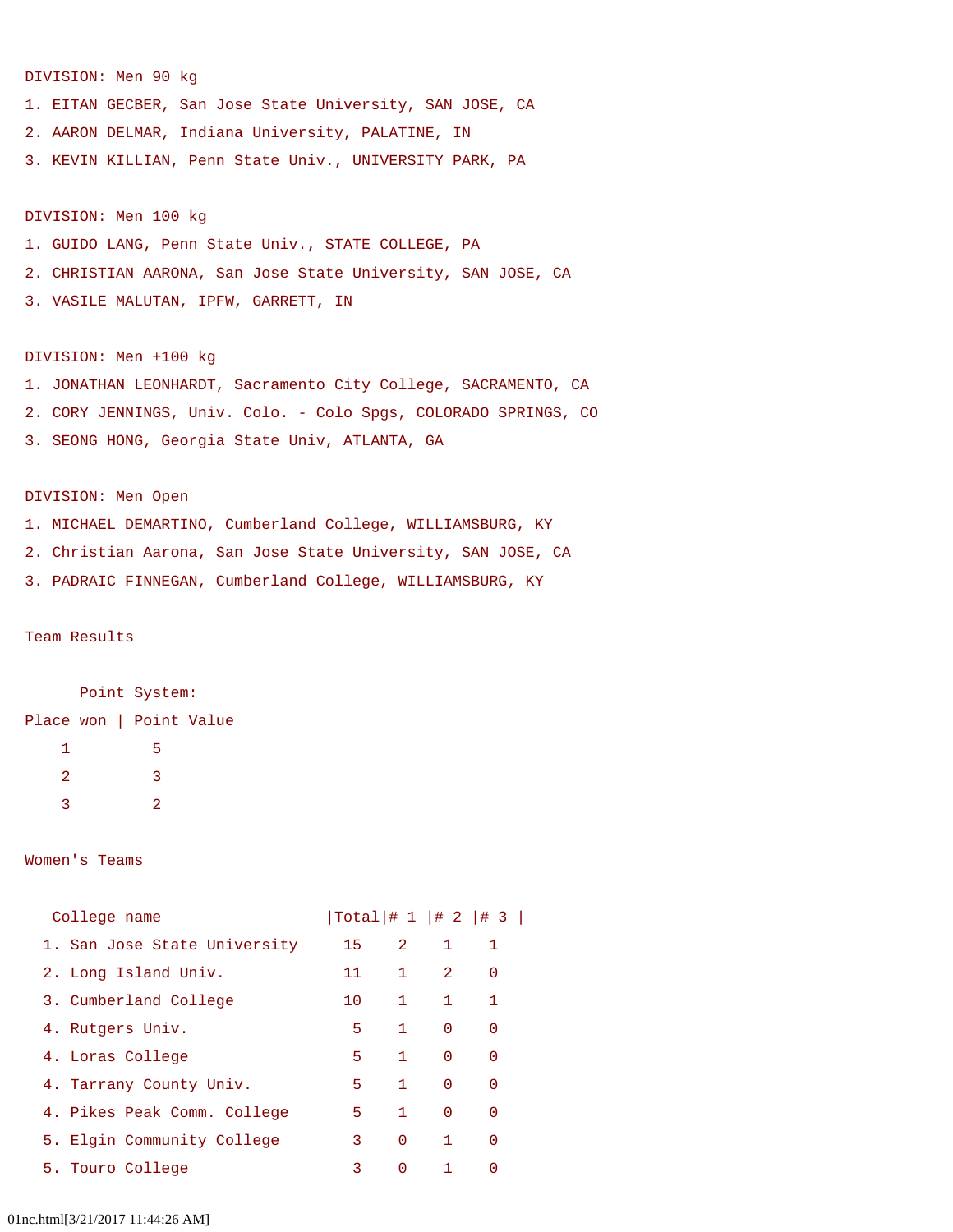| 5. West Point                | 3.          | 0        |              |   |
|------------------------------|-------------|----------|--------------|---|
| 5. Catawba College           | 3           | $\Omega$ | $\mathbf{1}$ | ∩ |
| 6. SUNY Albany               | 2.          | $\Omega$ | $\Omega$     |   |
| 6. Mansfield Univ.           | 2.          | $\Omega$ | $\Omega$     |   |
| 6. New York Institute        | $2^{\circ}$ | $\Omega$ | $\Omega$     |   |
| 6. Northern Arizona Universi | $2^{\circ}$ | $\Omega$ | $\Omega$     |   |
| 6. Schenectady College       | 2.          | $\Omega$ | $\Omega$     |   |

## Men's Teams

Note: In the case of a school placing two player in the same division, only the highest place winner is counted. Because of this rule, San Jose State had one silver and one bronze medal eliminated and Cumberland College had one bronze medal eliminated.

| College name                 | $ Total $ $\# 1  $ $\# 2  $ $\# 3  $ |              |              |          |  |
|------------------------------|--------------------------------------|--------------|--------------|----------|--|
| 1. San Jose State University | 26                                   | 4            | 2            | $\Omega$ |  |
| 2. Cumberland College        | 8                                    | $\mathbf{1}$ | $\mathbf{1}$ | $\Omega$ |  |
| 3. Penn State Univ.          | 7                                    | $\mathbf{1}$ | $\Omega$     | 1        |  |
| 4. Sacramento City College   | 5.                                   | $\mathbf{1}$ | $\Omega$     | $\Omega$ |  |
| 4. Rutgers Univ.             | 5.                                   | $\mathbf{1}$ | $\Omega$     | $\Omega$ |  |
| 5. Univ. Colo. - Colo Spgs   | 3                                    | $\Omega$     | 1            | $\Omega$ |  |
| 5. Fresno State              | 3                                    | $\Omega$     | $\mathbf{1}$ | $\Omega$ |  |
| 5. University of Illinois    | 3                                    | $\Omega$     | 1            | $\Omega$ |  |
| 5. Indiana University        | 3                                    | $\Omega$     | 1            | $\Omega$ |  |
| 6. California State Univ.    | 2                                    | $\Omega$     | $\Omega$     | 1        |  |
| 6. IPFW                      | $\mathfrak{D}$                       | $\Omega$     | $\Omega$     | 1        |  |
| 6. Treasure Valley           | 2                                    | $\mathbf{0}$ | $\Omega$     | 1        |  |
| 6. Georgia State Univ        | $\mathcal{D}_{\mathcal{L}}$          | $\Omega$     | $\Omega$     | 1        |  |
| 6. Texas A&M                 | 2                                    | 0            | $\Omega$     | 1        |  |
|                              |                                      |              |              |          |  |

## Combined Men and Women

No places eliminated. This table is for statistical purposes only. A combined team award is not presented.

| College name                 |      |     |                                     | $ Total $ # 1   # 2   # 3 |
|------------------------------|------|-----|-------------------------------------|---------------------------|
| 1. San Jose State University | 46   | 6 - | $\sim$ 4                            |                           |
| 2. Cumberland College        | 20 L |     | 2 2 2                               |                           |
| 3. Long Island Univ.         | 11   |     | 1 2 0                               |                           |
| 4. Rutgers Univ.             |      |     | 10 2 0 0                            |                           |
| 5. Penn State Univ.          |      | 7 1 | $\begin{matrix} 0 & 1 \end{matrix}$ |                           |